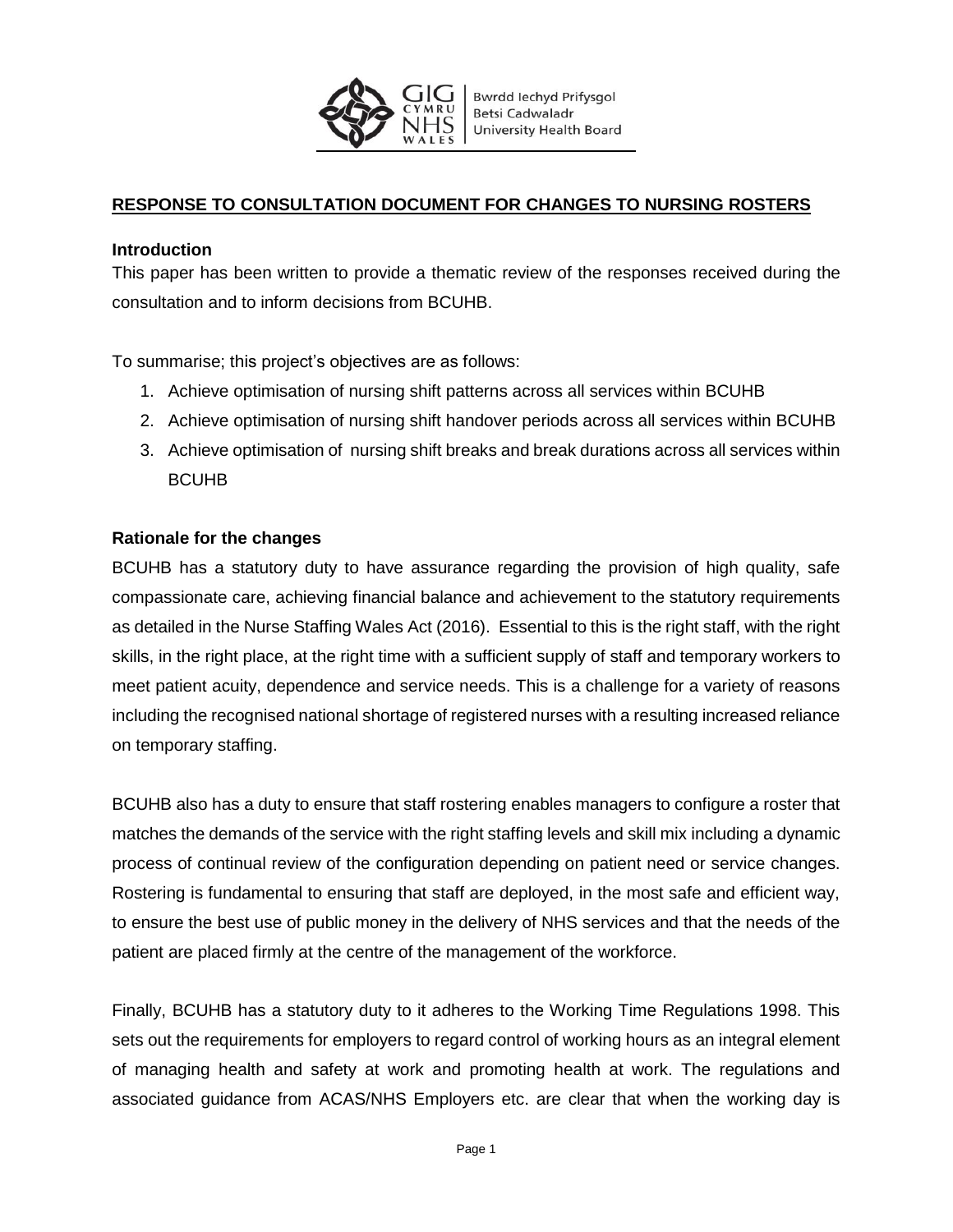longer than six hours, all staff are entitled to take a break of at least 20 minutes. Rest breaks must be taken during the period of work and should not be taken at either the start or the end of the period of working time. In circumstances where work is repetitive, continuous or requiring considerable concentration, employers must ensure the provision of adequate rest breaks as an integral part of their duty to protect the health and safety of their employees.

Effective rosters take into consideration factors such as patient acuity, staff, organisational requirements, the workforce and skills required to deliver services and workforce availability. Rostering is therefore, a pivotal function in healthcare delivery, as it is a mechanism, which ensures that staffing resources are appropriately allocated in order to provide a high quality, safe and efficient health service. The Health Board is therefore, committed to ensuring all staff rotas are based on service need, to enable the best level of care and support within agreed resources.

There are currently 100 different shift patterns in operation across the Divisions. There is a variance in unpaid breaks from no unpaid break to one hour 15 minutes. Handover period varies from 30 minutes upwards to 3 hours. Paid breaks are still occurring in some areas.

These changes seek to standardise shift patterns, handover durations, and break durations, across all divisions. These changes will ensure that any paid breaks within BCUHB are allocated solely in line with WP21a, providing equity and consistency across the Health Board and eradicating extended handover periods. These changes will allow more efficient and effective rostering, supporting patient safety and releasing unwarranted variation, thus unlocking valuable nursing resource.

#### **Summary of the thematic reviews**

1. The proposed breaks in long shifts might leave some wards short staffed during these break periods. In Children's services, for example, nurses have fed back that the proposal of an hour's unpaid break will reduce their capacity on shift from 4 RN to 3 RN from 2 hours to 4 hours per shift. Patient safety is the Health Boards prime concern; senior staff on duty would seek, as far as possible, to time staff breaks to suit patient demand. Where breaks are interrupted, the nurse and manager should aim to provide the remainder of the break within the shift. Where breaks genuinely cannot be taken then the ward manager would amend the roster accordingly and this would be reported via a new exceptions and monitoring mechanism. On some wards with very low levels of registered nurse staffing on some shifts then paid breaks might be appropriate in line with WP21a. For example, in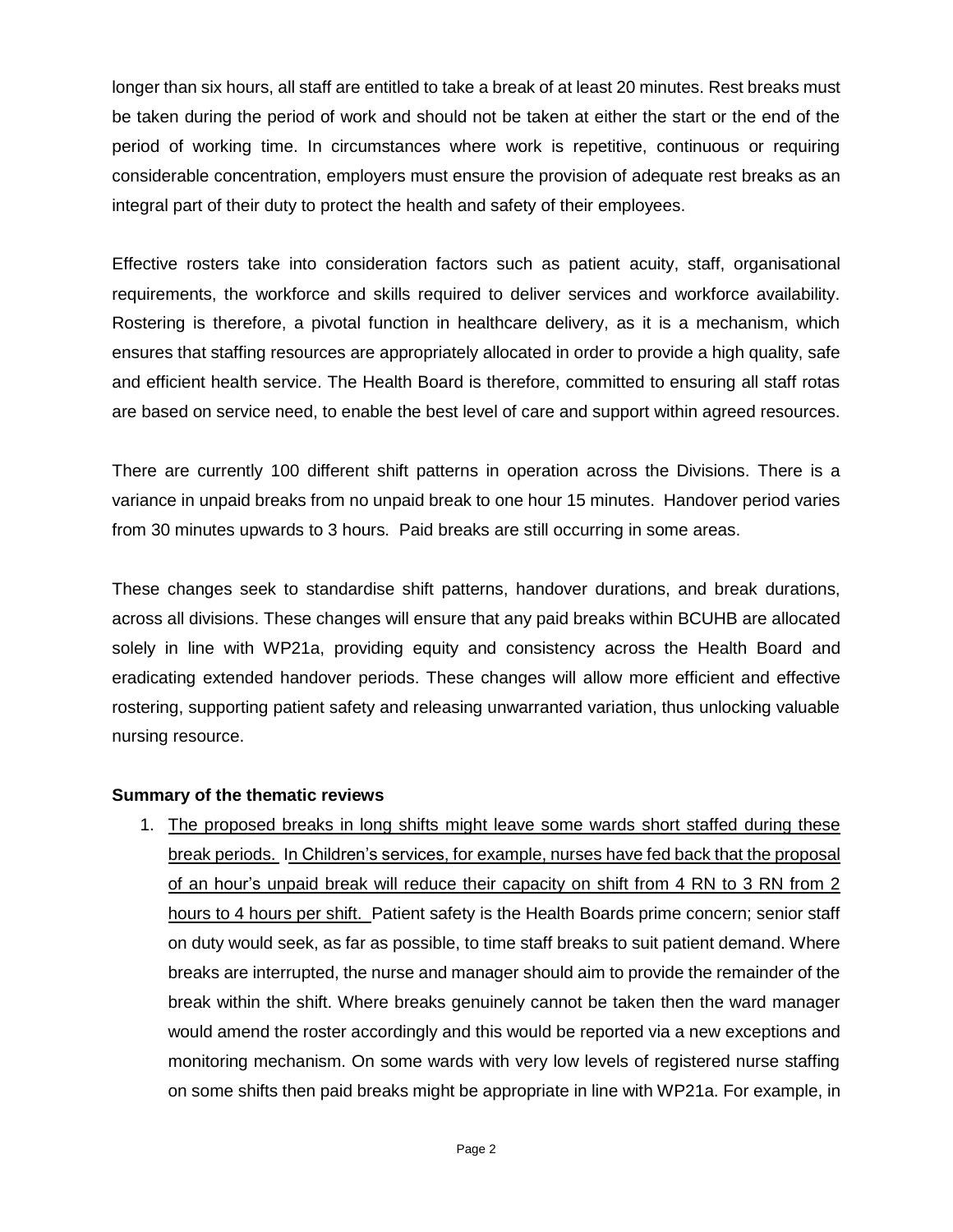community hospitals staff have said that where RN levels are 1 or 2 on shift at night breaks may not or cannot be taken. Should the full 1 hour break not be utilized due to patient care and safety, the time owing to the RN can be owed back to the RN within the roster period or paid in line with WP21a.

- 2. The availability of hot and cold food and beverages for staff on site where there is one, the staff canteen areas are accessible via swipe card for staff to use the space out of hours. The HON and Catering teams will audit available facilities for hot and cold food and hydration, publicizing available facilities to their staff. If there are any identified gaps in the ability for staff to receive access to adequate hydration and nutrition whilst on shift, this will be reported through Datix and addressed by the local Occupational Health and Safety Group. In the event that this is not done the matter will be escalated to the Divisional and then to Strategic Occupational Health and Safety group
- 3. Financial Impact on staff staff have fed back that they may feel no option but to request a reduction in their contracted hours to work 3 Long Days only and not build up the additional hours per month if working full time. Staff have also fed back their concerns that the earlier start times may impact on their childcare and or other carer responsibilities. The Health Board recognises and acknowledges that some staff would accumulate the requirement to work extra hours and advocate a position where these hours can be delivered flexibly within the roster period. No staff are required to request a reduction in hours; the requirement for RN hours on shifts is a high priority for the Health Board and all services are continuing their work to attract and retain nurses in the Health Board. The shift pattern start times should be aligned to service need; staff retain the ability to use the flexible working policy to request and discuss their preferred working patterns.
- 4. The loss of morale amongst nurses many staff have made their views known that they believe the implementation of these proposals lack compassion, will be detrimental to their work life balance, welfare and that the proposal is not in line with BCUHB values. The Health Board places the health, safety and welfare of staff as a priority, in addition, these proposals seek to provide parity for staff in the allocation of an unpaid break within their shift as well as the monitoring that staff do receive their break to better support health and welfare.
- 5. Availability to take a break staff have fed back that when they take a break they remain in receipt of a bleep and are expected to respond to calls and emergencies. In line with WP21a, 4.6, bleep holders are expected to hand their bleep to a colleague to enable an uninterrupted break. Where an emergency arises that requires the nurse to return to work the remainder of the break should be provided within the shift, or if genuinely cannot be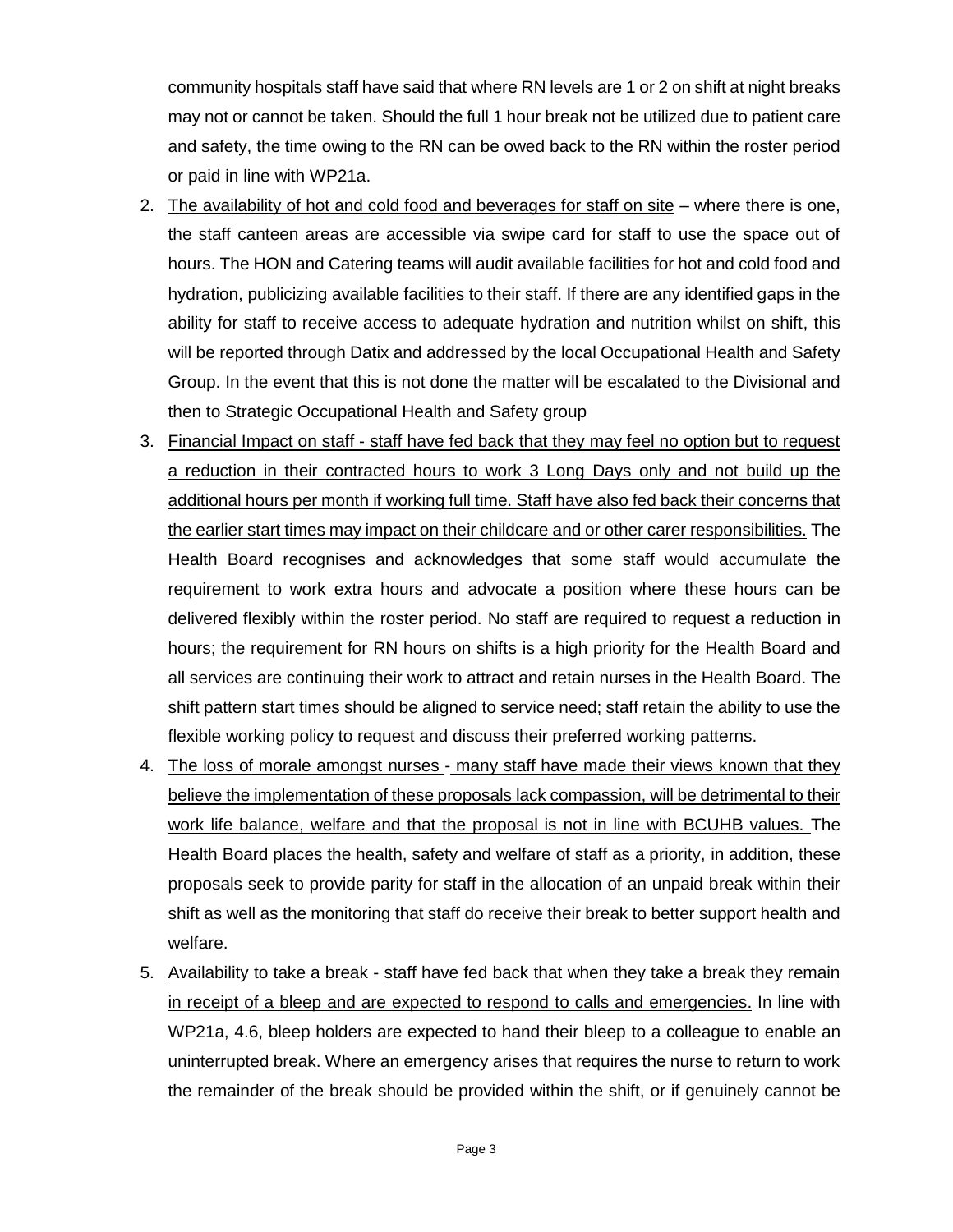taken, recorded by the manager via the new exceptions and reporting mechanism. In line with WP21a, unpaid breaks can be taken in the workplace

6. Our service requires a twilight shift. BCUHB recognises that service demand varies and that there will be key peaks, such as in ED for example, where a shorter twilight or "Z" shift is appropriate.

## **Shift Pattern Principles**

It is emphasized through the feedback from consultation that start and finish times need to meet service need and the safety huddles that are in place across sites and areas. Each clinical service should be able to control the start and end times of their shifts within a degree of variance (i.e.15 minutes from the times listed below) or where the service working day is less than 12 hours.

- Shift duration
	- $\circ$  12.5 hour long day (paid for 11.5 hours)
	- o 12.5 hour night (paid for 11.5 hours)
	- $\circ$  6.5 hour early (paid for 6 hours)
	- $\circ$  6.5 hour late (paid for 6 hours)
	- $\circ$  Standard 8 hour early or late (paid for 7.5 hours) in line with flexible working policies or service requirements that require working over a 5 day week
	- $\circ$  Standard 8 hour early or late (paid for 7.5 hours) in line with flexible working policies or service requirements that require working less than 5 days per week

It is expected that all handovers will be assumed as standard 30 minutes within each shift

- Start and finish times are proposed as below for nursing staff working long day/night shifts
	- o 07:30 start, 2000 finish
	- o 19:30 start, 0800 finish
	- o 07:45 start, 2015 finish
	- o 19:45 start, 0815 finish
- Start and finish times are proposed as below for nursing staff working shorter shifts: Early – 07:30-14:00 and Late - 13:30 – 20:00 and Z shifts which are aimed to meet peak service demand in line with the above shift durations.

### **Risks**

Risks that had been identified prior to the consultation were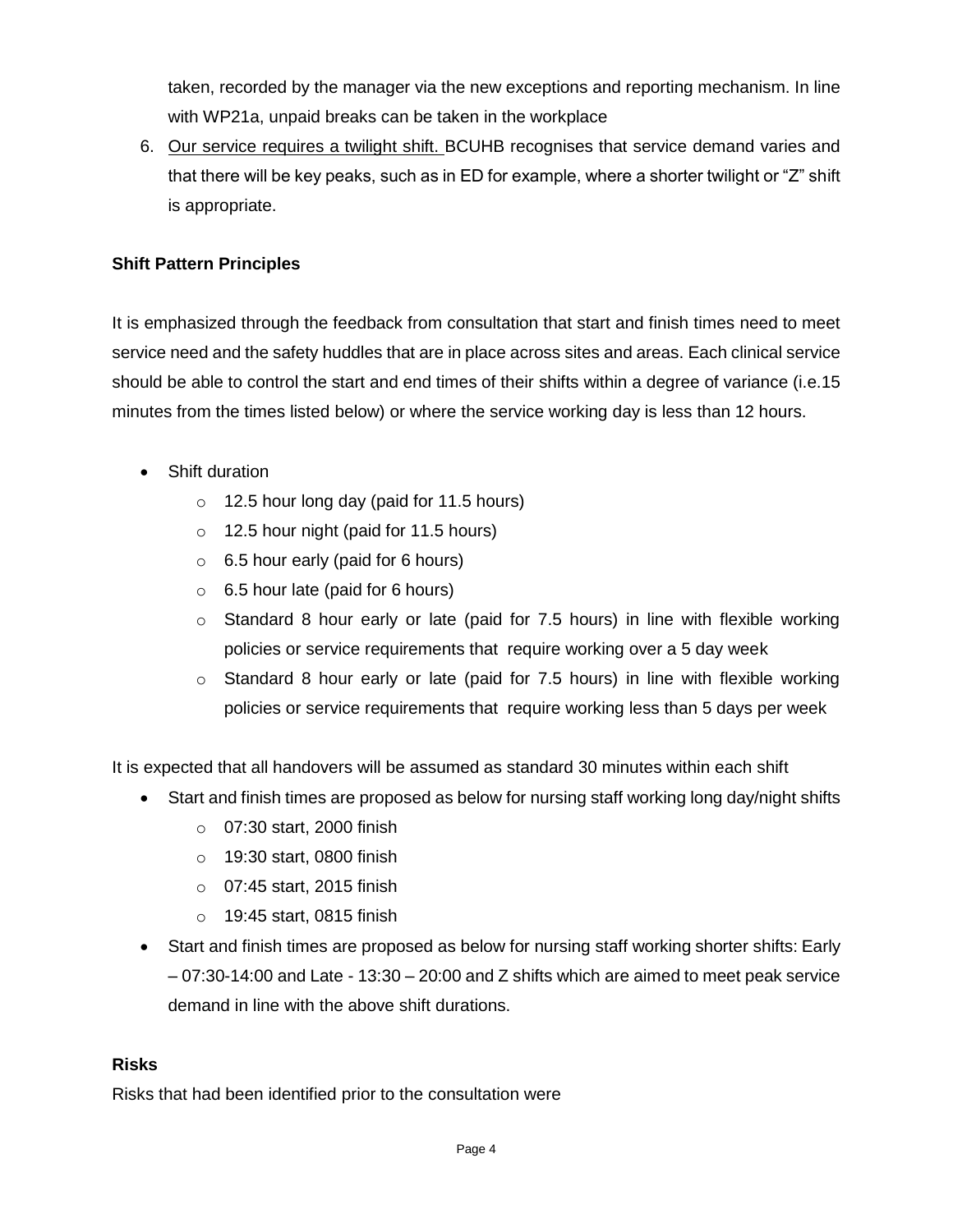- current staffing levels and the vulnerability of the nursing workforce,
- access to childcare and parking,
- reality of releasing staff for a longer break and / or more frequent breaks
- longer handover periods are used for team meetings, appraisal and training
- an older workforce and the associated health risks need to be taken into account in line with current workforce polices
- Shifts over 5 day consecutive period may still be a requirement for some staff

Risks identified in addition during the consultation are:

- Increase cost of childcare to work an additional shift
- Increase costs of travel
- Safe staffing in Children's
- Staff morale being negatively effected
- Staff requesting to reduce their hours from 37.5 to 34.5 to work 3 LD only
- Access to facilities / refreshments & food (hot)

To mitigate these risks the following has been considered; the additional shift can be worked flexibly across the wider 12 week roster period to enable improved time to plan.

Any changes made to rosters, our staff would remain appropriately supported in line with all All Wales procedures, such as the Leave Policy, Flexible Working, Menopause Policy and Absence Policy. An Equality Impact Assessment has been completed

The risks of not making the changes include a continuation of the current position of inequity and variation across BCUHB. It is recognised that that clinical services will need to ensure staffing continues to meet patient and service needs and divisional leads have completed a baseline risk assessment to identify and understand anticipated risks particular to their division. This is key in all specialties, noting as example, Theatres, Children's, ICU and Renal services.

The benefits to moving towards a standardized approach to shifts patterns, breaks and handover are recognized as:

- Employer obligation to ensure that staff are having appropriate breaks supporting staff wellbeing and need to reduce the instances of breaches of the Working Time Regulations 1998
- Efficient utilization of staffing resources as our most valuable resource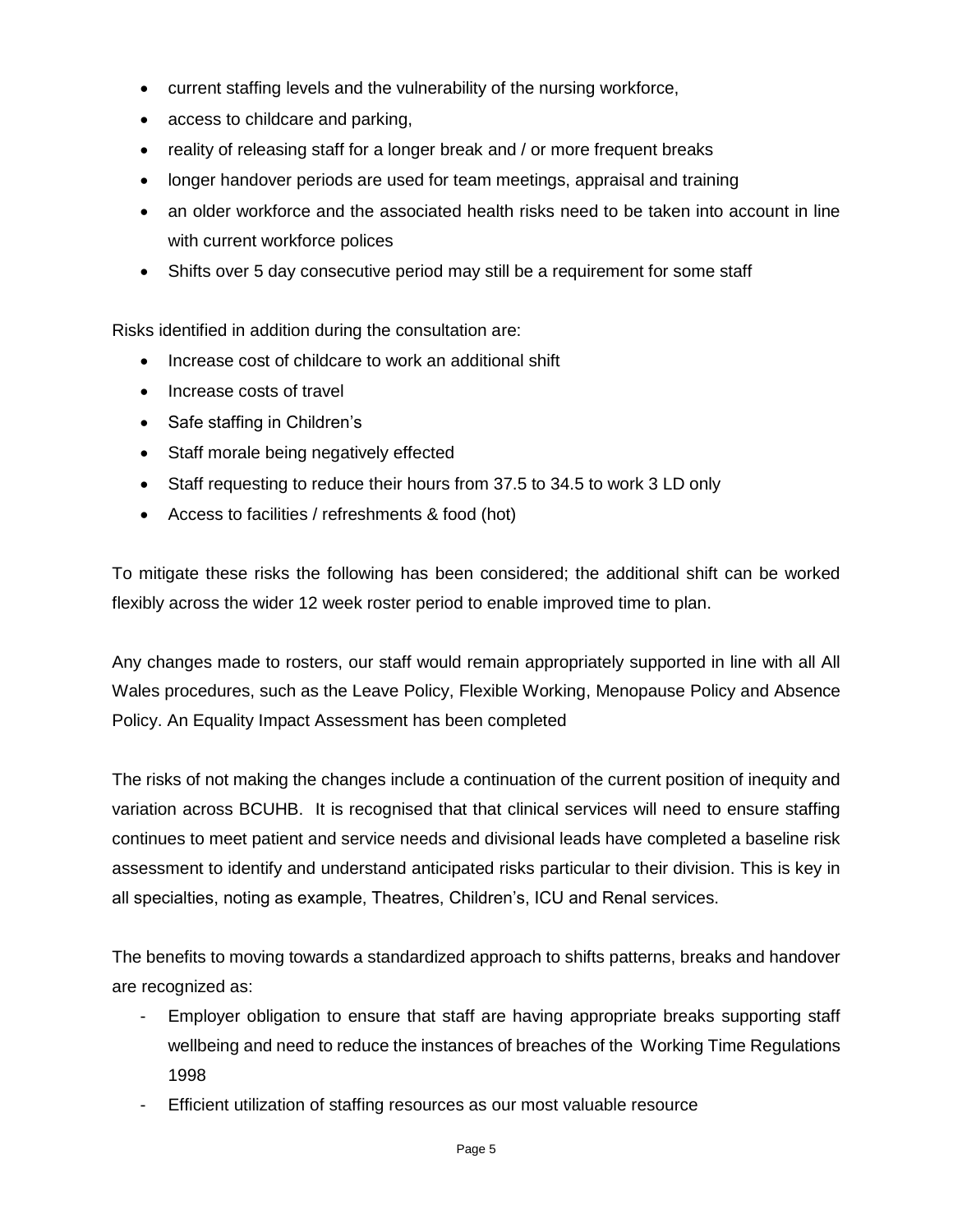- Reduction in number of shift patterns/break times/handover periods
- Shift patterns that meet service need
- Elimination of paid breaks (outside of exceptions outlined within WP21a policy)
- Potential reduction in fatigue if increased break period introduced for longer shifts.
- Increased roster efficiency
- Improved cross unit coverage (for instance staff working different start / end times at present they can't easily be deployed to another area as they may miss key shift times i.e. handovers).
- Increased consistency for nursing workforce (in terms of working hours and practices. At present some staff have longer breaks than others and some are paid for breaks etc.).
- Maintain safe and consistent workforce compliance (Nurse Staffing Act and EWTD)
- Improved nurse roster governance
- Optimization of shift patterns (minimizing the number of consecutive shifts worked)
- Reduction in overtime and agency spend
- Improved Patient Safety (standardization of handover periods)
- Reduction in the potential for European Working Time Directive non-compliance

It must also be noted that, whilst not expected, should any staff member believe that their pay has been negatively affected by the new rosters this must be flagged to their lead and for a review with HR on a case by case basis. Should any staff have lost income due to unsocial hour's short term, pay protection should be applied in line with OCP.

## **Implementation**

Following the consultation, acknowledging the feedback and amendments the following recommendations for implementation are:

- Implementation for Secondary Care will be delayed from the original date of November 2019 to January 2020
- Roster period will be extended to a 12 week roster period (currently 4 weeks) to enable greater forward personal and organisational planning and to extend the period within which contracted hours must be worked
- Additional time built up by an employee, for example, consequence of long day (LD) shifts (namely 12.5hour shift paid 11.5hours) can be delivered flexibly, by agreement between nurse and manager, within a 12 week roster period.
- Development and implementation of an exceptions and monitoring mechanism (utilizing the Allocate System) to ensure that breaks are taken. Where breaks have not been